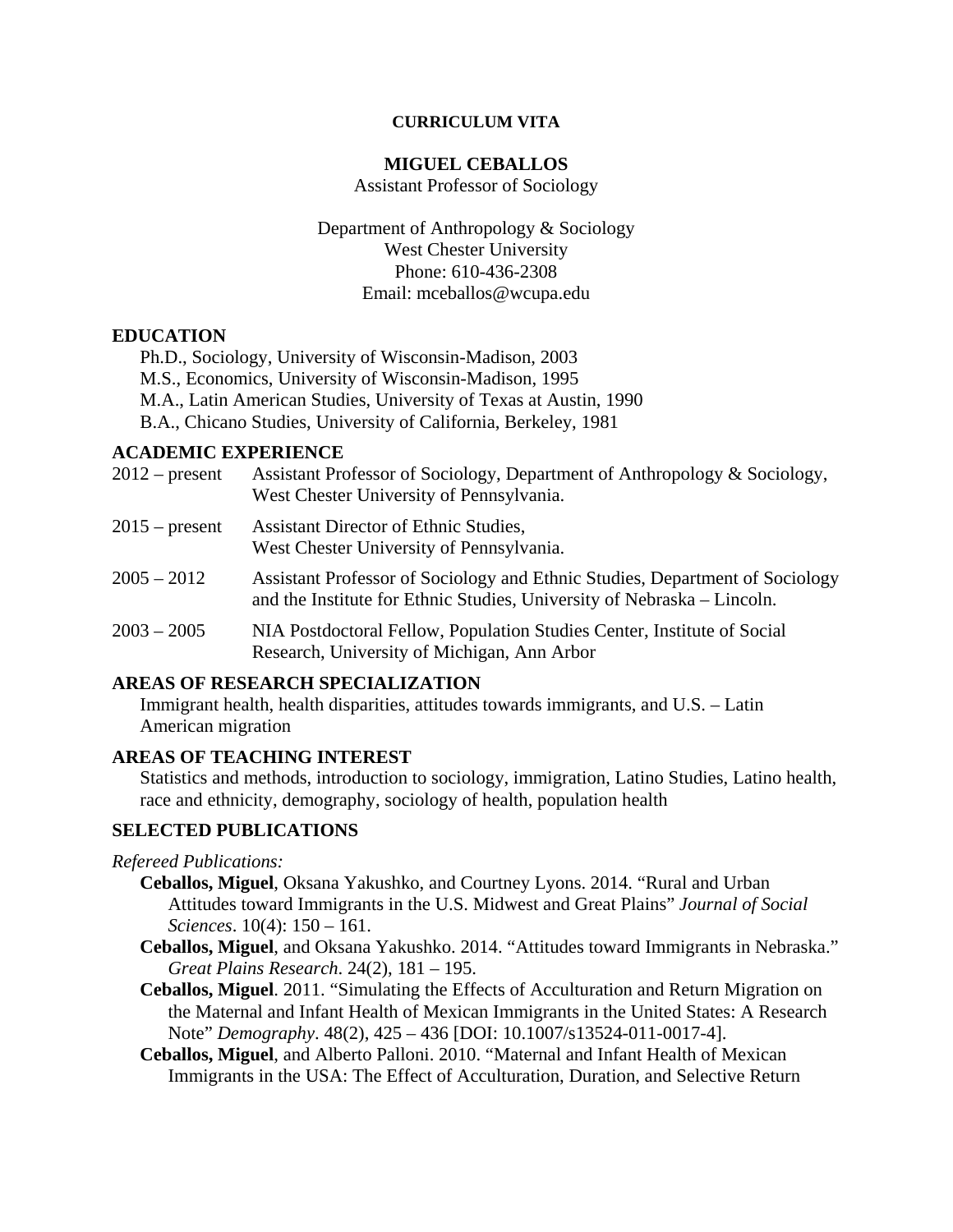CV Miguel Ceballos Page 2

> Migration" *Ethnicity & Health*. 15 (4), 377 – 396. [DOI: 10.1080/13557858.2010.481329]

- González, Hector M., **Miguel Ceballos**, Wassim Tarraf, Brady T. West, Mary E. Bowen, and William A. Vega. 2009. "The Health of Older Mexican Americans in the Long Run" *American Journal of Public Health* 99 (10), 1879 – 1885. [DOI: 10.2105]
- Palloni, Alberto, Douglas S. Massey, **Miguel Ceballos**, Kristin Espinosa, Mike Spittel. 2001. "Social Capital and International Migration: A Test Using Information on Family Networks" *American Journal of Sociology* 106 (5): 1262-98.

*Working papers:* 

 Sandefur, Gary, **Miguel Ceballos**, and Susan Mannon. 2000 "Land and Population on the Indian Reservations of Wisconsin: Past, Present, and Future." *Land Tenure Center Working Paper*, WP 42, North American Series, University of Wisconsin – Madison.

*Thesis and Dissertation:* 

- Dissertation: "Maternal and Infant Health of the Mexican-Origin Population in the United States: A Study of Acculturation and the Epidemiological Paradox" 2003.
- M.A. Thesis: "A Struggle for Control over the Laboring Process: Wages and Working Conditions in the Honduran Banana Industry" 1990.

# **SELECTED PROFESSIONAL PRESENTATIONS AND INVITED LECTURES**

#### *Presentations*

- "Latina Maternal Health: Immigration, Acculturation, and Postpartum Depression" proposed, Midwest Sociological Society Meetings at Chicago, Ill., March 23 – 26, 2016.
- "Macrosomia and Maternal and Infant Health of Mexican Immigrants in the United States." Presenter, Midwest Sociological Society Meetings at Kansas City, Missouri, March 26 – 29, 2015.
- "Attitudes towards Immigrants and Immigration in the Midwest Region," organizer and presenter, Midwest Sociological Society Annual Meetings, St. Louis, Missouri, March 24  $-27, 2011.$
- "The Relationship of Living in the United States and Latina Pregnancy Outcomes: Acculturation and Selective Return Migration," with Shanell Sanchez. Presenter. Midwest Sociological Society Annual Meetings, St. Louis, Missouri, March  $24 - 27$ , 2011.
- "Macrosomia and Maternal and Infant Health of Mexican Immigrants in the United States: The Effects of Duration and Selective Return Migration." American Sociological Association Meetings, Atlanta, Georgia, August 14 – 17, 2010
- "Is Acculturation Unhealthy for Mexican Immigrants in the United States?: Simulating the Effects of Acculturation and Return Migration on Birth Outcomes." Presentation at the University of Nebraska-Lincoln, Latino Research Initiative and Sociology Inequality Working Group Colloquium, March 27, 2009.
- "Regional Effects on Maternal and Infant Health of the Mexican-Origin Population in the United States," with Brian E. Armenta. Population Association of America Annual Meetings, New Orleans, LA. April 17-19, 2008.
- "The Effect of the Migration Process on the Maternal and Infant Health of Mexican Immigrants in the United States: A Test of the 'Acculturation Paradox' using Sibling Data." Latin American Studies Association Annual Meetings, San Juan, Puerto Rico, March 15, 2007.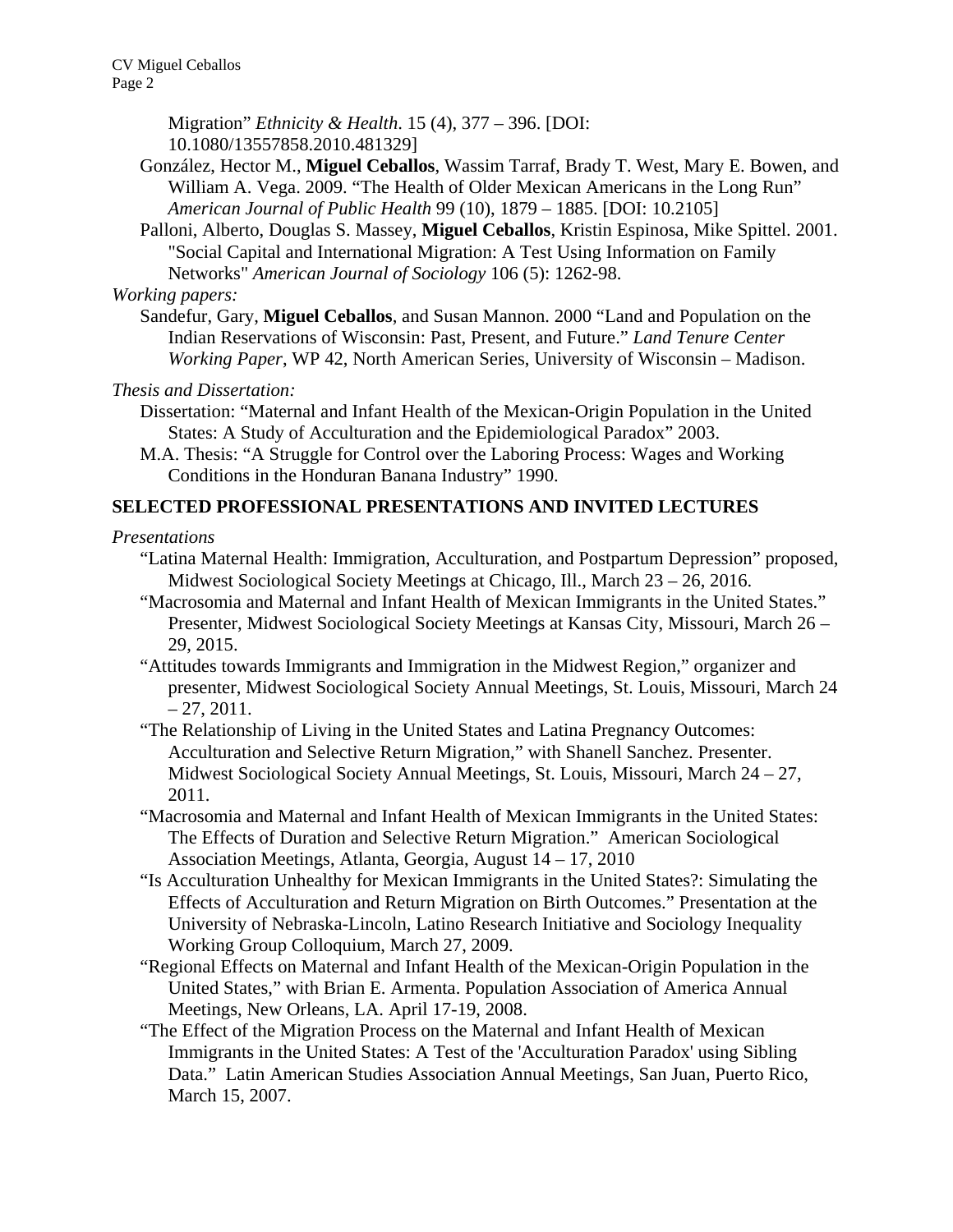## *Invited lectures and panels:*

- "Acceptance vs. Tolerance: Building Community in Higher Education" Second Annual Martin Luther King Community Panelist Discussion, Nebraska Wesleyan University. January 19, 2012.
- "Does Immigration Affect Health?: Assimilation, Migration, and the Maternal and Infant Health of Latino Immigrants in the Midwest and Great Plains." Lecture at the College of Saint Mary, Omaha, Nebraska. October 18, 2011.
- "Thriving in College: Social Capital and Mentoring." Invited panelist. Midwest Sociological Society Annual Meetings. St. Louis, Missouri, March 24 – 27, 2011.
- "Is Assimilation Unhealthy?: The Effect of Acculturation on the Health of Mexicans living in the United States." Lecture for the Omaha Metropolitan Community College 5th Annual Diversity Matters Film and Lecture Series, Fort Omaha Campus, Omaha, Nebraska. September 20, 2010.
- "Teaching as a Scholar of Color," invited panelist, Midwest Sociological Society Annual Meetings, Chicago, Ill., March 31 – April 3, 2010.
- "Immigration and Crime: What's the Fuss? Attitudes and Statistics on Immigration and Crime." Presentation at the University of Nebraska-Lincoln, Institute for Ethnic Studies Colloquium, October 2009.

# **SELECTED AWARDS, GRANTS, AND FELLOWSHIPS**

 2015 Leslie Hewes Award, best social sciences article in the *Great Plain Research* issue, by Center for Great Plains, University of Nebraska – Lincoln

 Ceballos, Miguel, and Oksana Yakushko. 2014. "Attitudes toward Immigrants in Nebraska." *Great Plains Research*. 24(2), 181 – 195.

- PASSHE 2014 Faculty Professional Development Council Annual Grant Program, Awardee. "Maternal and Child Health of African Americans and Latinos in Chester County: A Longitudinal Study of the Healthy Start Families". West Chester University. Awarded \$9475.
- Latino Research Initiative Research Fellow, University of Nebraska Lincoln.  $$5,000\,2006 - 2007$

## **SELECTED JOURNAL AND MONOGRAPH REVIEWING**

#### *Journals*

 Population Research and Policy Review American Journal of Sociology Demography Ethnicity and Health International Migration Review Social Science and Medicine Social Science Quarterly Sociological Quarterly